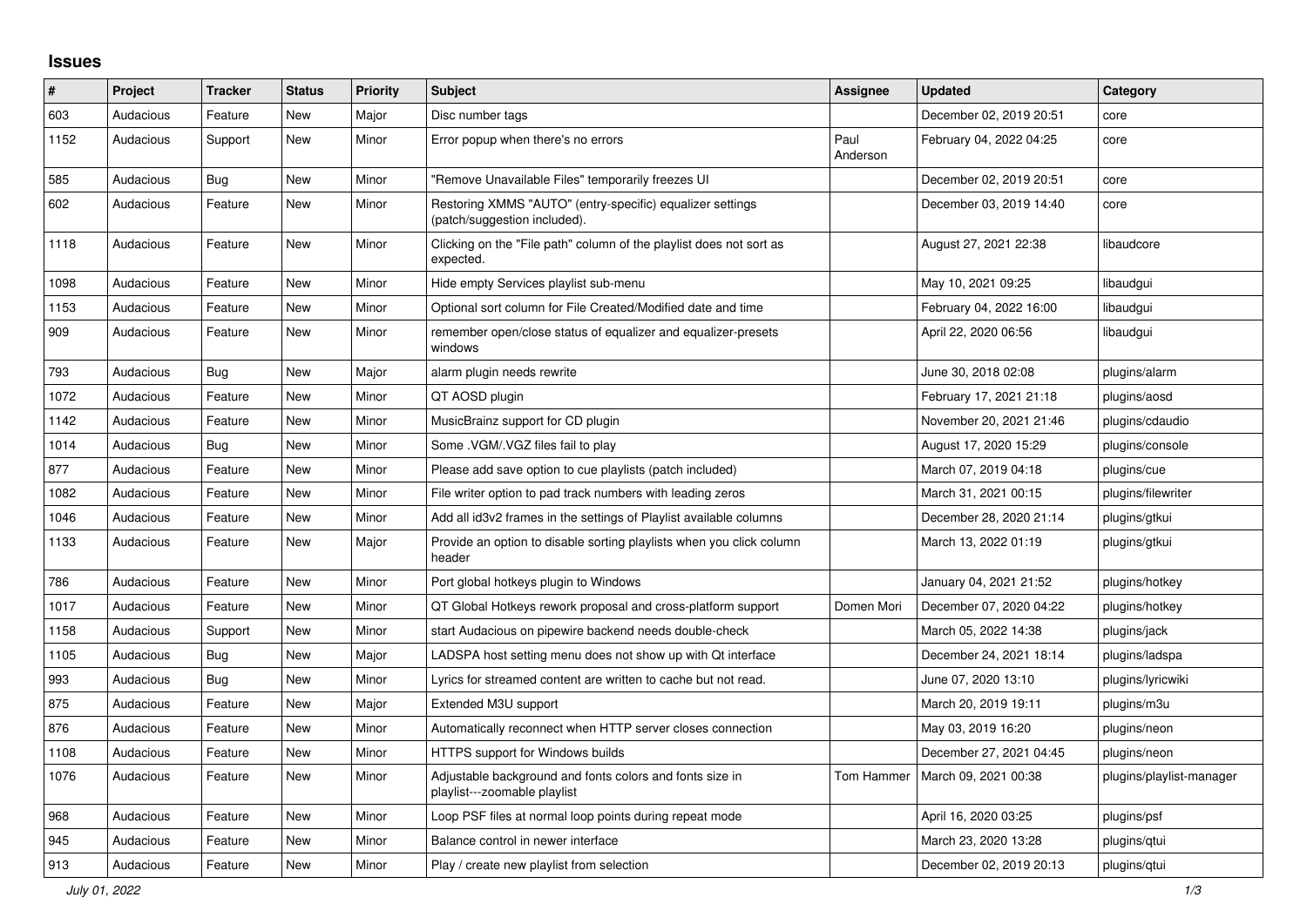| $\vert$ # | Project   | <b>Tracker</b> | <b>Status</b> | <b>Priority</b> | <b>Subject</b>                                                                                      | Assignee | <b>Updated</b>                      | Category            |
|-----------|-----------|----------------|---------------|-----------------|-----------------------------------------------------------------------------------------------------|----------|-------------------------------------|---------------------|
| 1106      | Audacious | <b>Bug</b>     | <b>New</b>    | Minor           | Could not communicate with last.fm: Error in the HTTP2 framing layer.                               |          | June 15, 2021 21:30                 | plugins/scrobbler2  |
| 429       | Audacious | Feature        | <b>New</b>    | Minor           | Please enable scrobbling to libre.fm in Scrobbler 2.0                                               |          | September 02, 2019 10:35            | plugins/scrobbler2  |
| 943       | Audacious | Feature        | <b>New</b>    | Minor           | Being able to add several folders to the library, and arrange that<br>Audacious recognizes symlinks |          | March 23, 2020 15:41                | plugins/search tool |
| 1088      | Audacious | Feature        | <b>New</b>    | Minor           | plugin: status icon: ADD option to select tray mouse Middle Click action                            |          | April 11, 2021 12:05                | plugins/statusicon  |
| 975       | Audacious | Bug            | <b>New</b>    | Minor           | Segfault/leak on exit with streamtuner enabled                                                      |          | Ariadne Conill   May 01, 2020 00:17 | plugins/streamtuner |
| 969       | Audacious | Feature        | <b>New</b>    | Minor           | streamtuner plugin: Please add column-sortability, or at least sort<br>alphabetically by 1st column |          | June 16, 2020 09:54                 | plugins/streamtuner |
| 1101      | Audacious | Feature        | <b>New</b>    | Major           | Please add media shortcut keys for Windows 10                                                       |          | December 03, 2021 16:31             | win32               |
| 859       | Audacious | Bug            | <b>New</b>    | Minor           | wsz skins cannot be used on Windows.                                                                |          | January 01, 2020 02:48              | win32               |
| 998       | Audacious | Feature        | <b>New</b>    | Trivial         | aacgain in aac / r128 in opus                                                                       |          | June 01, 2021 10:44                 |                     |
| 1119      | Audacious | Feature        | <b>New</b>    | Minor           | ADD ability to silence internet radio timeout Error dialog popup                                    |          | July 31, 2021 18:36                 |                     |
| 995       | Audacious | Feature        | <b>New</b>    | Minor           | Add star rating to songs                                                                            |          | June 16, 2020 09:56                 |                     |
| 899       | Audacious | Feature        | <b>New</b>    | Minor           | Album art (cover) as an additional columun in Qt version                                            |          | August 28, 2019 10:20               |                     |
| 1058      | Audacious | Feature        | <b>New</b>    | Minor           | Allow changing the language/locale in settings                                                      |          | January 30, 2021 18:11              |                     |
| 1066      | Audacious | Feature        | <b>New</b>    | Minor           | Allow Equalizer window to be resized.                                                               |          | February 11, 2021 10:05             |                     |
| 1121      | Audacious | Feature        | <b>New</b>    | Minor           | Allow for easy searching through music for data with diacritics                                     |          | August 05, 2021 08:06               |                     |
| 784       | Audacious | Bug            | <b>New</b>    | Minor           | Audio jumps at the start of some tracks when playing CUE+TTA files                                  |          | April 10, 2018 02:46                |                     |
| 1091      | Audacious | Feature        | <b>New</b>    | Minor           | Built-in lyrics support                                                                             |          | April 28, 2021 18:24                |                     |
| 1096      | Audacious | Feature        | <b>New</b>    | Minor           | Calculate and show selection stats in the status bar                                                |          | May 10, 2021 03:06                  |                     |
| 987       | Audacious | Feature        | <b>New</b>    | Minor           | Closing of Search Library tool by same method as opening it                                         |          | May 13, 2020 00:15                  |                     |
| 883       | Audacious | Feature        | <b>New</b>    | Minor           | Consider adding USF plugin                                                                          |          | April 07, 2021 01:00                |                     |
| 882       | Audacious | Feature        | <b>New</b>    | Minor           | Consider adding vgmstream plugin                                                                    |          | April 07, 2021 00:47                |                     |
| 760       | Audacious | Bug            | <b>New</b>    | Major           | Credits for some pre-Transifex translators are missing                                              |          | December 13, 2017 14:19             |                     |
| 889       | Audacious | Feature        | <b>New</b>    | Minor           | Crossfade settings: is it possible to increase the upper limit?                                     |          | May 18, 2019 20:49                  |                     |
| 1095      | Audacious | Feature        | <b>New</b>    | Minor           | Ctrl $+$ Z / R to undo / redo changes to playlist                                                   |          | May 07, 2021 18:42                  |                     |
| 864       | Audacious | Feature        | <b>New</b>    | Minor           | Drag/drop songs into playlists displayed in the Playlist Manager                                    |          | October 29, 2019 02:14              |                     |
| 955       | Audacious | Feature        | <b>New</b>    | Minor           | Enqueue option                                                                                      |          | April 09, 2020 03:54                |                     |
| 1067      | Audacious | Feature        | <b>New</b>    | Minor           | Equalizer adjustments are coarse.                                                                   |          | February 11, 2021 10:09             |                     |
| 1116      | Audacious | Feature        | <b>New</b>    | Minor           | feature request: miniview mode with QT or GTK interace                                              |          | February 08, 2022 06:53             |                     |
| 1130      | Audacious | Feature        | <b>New</b>    | Minor           | folders for tabs in the playlist head (an enhancement suggestion, not a<br>bug)                     |          | October 24, 2021 19:04              |                     |
| 500       | Audacious | Feature        | <b>New</b>    | Minor           | fullscreen album art                                                                                |          | April 08, 2020 19:17                |                     |